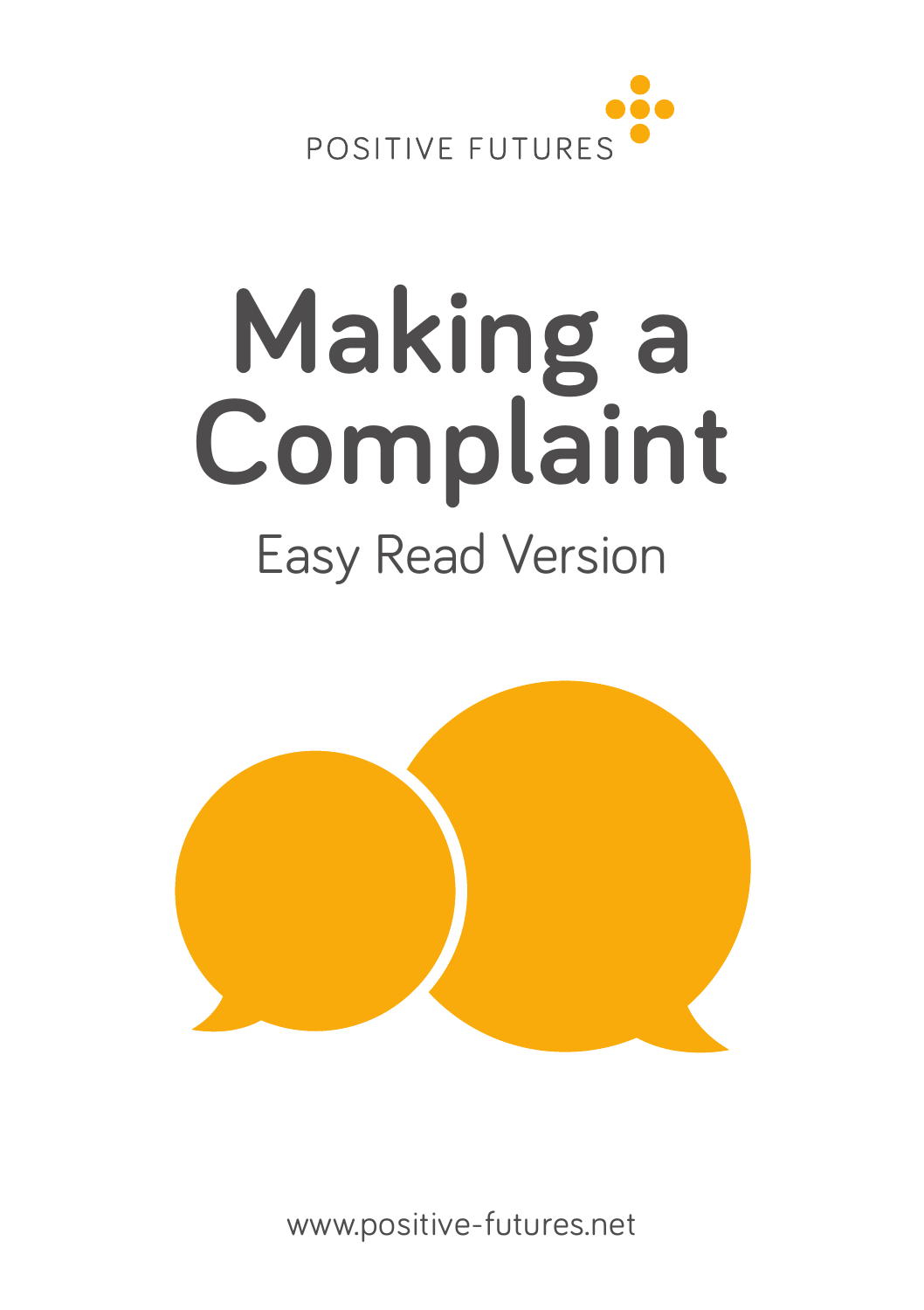

Positive Futures has a Complaints Policy.



This easy read leaflet is about how to make a complaint about our services.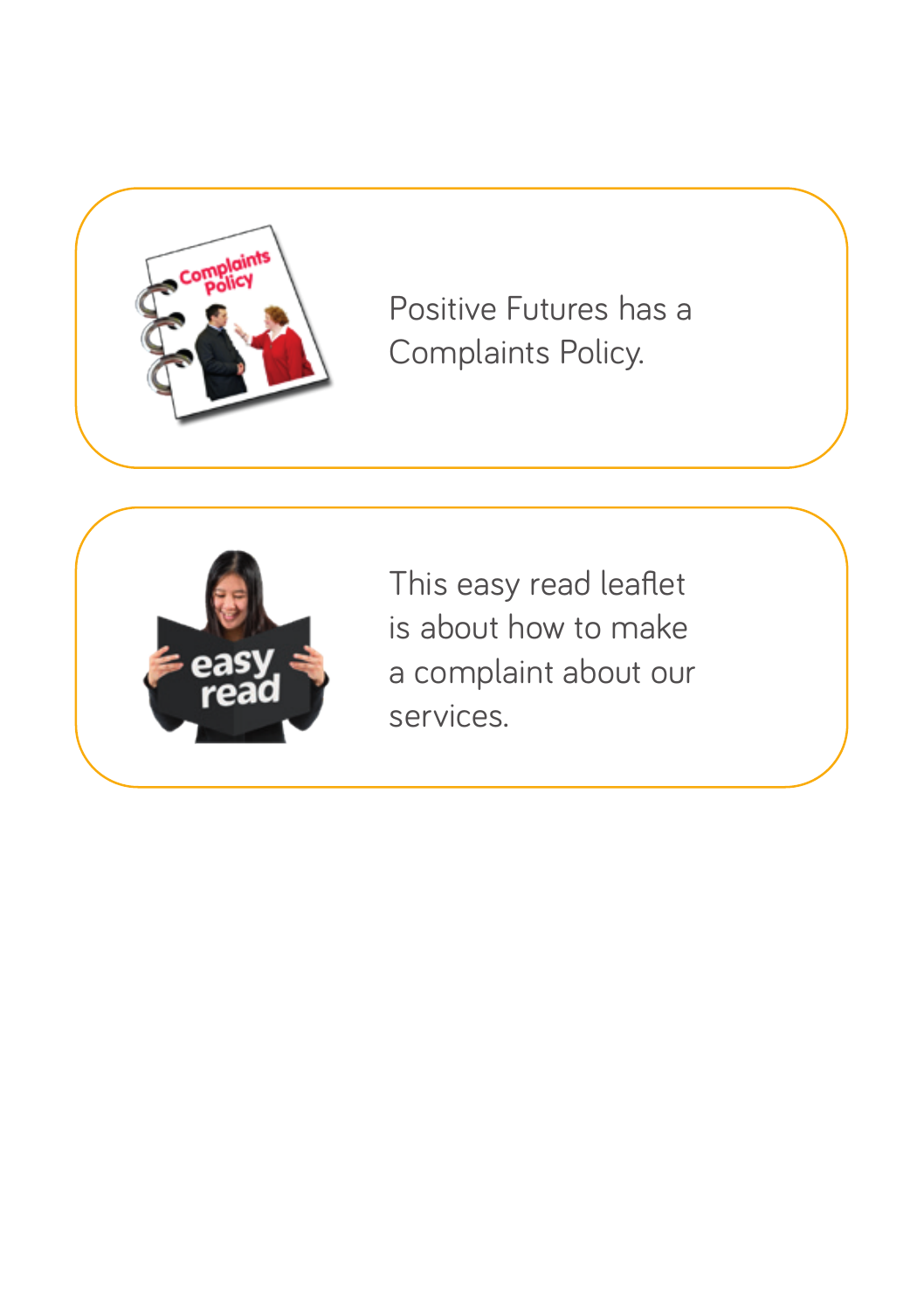# **What is a complaint?**



A complaint is when you feel unhappy about a service and you want a response from us.

You may be unhappy because:

- We do something in the wrong way.
- We do something that should not have been done.
- We do not do something that should have been done.



We welcome complaints and we want people to tell us if they are unhappy – they help us improve our services.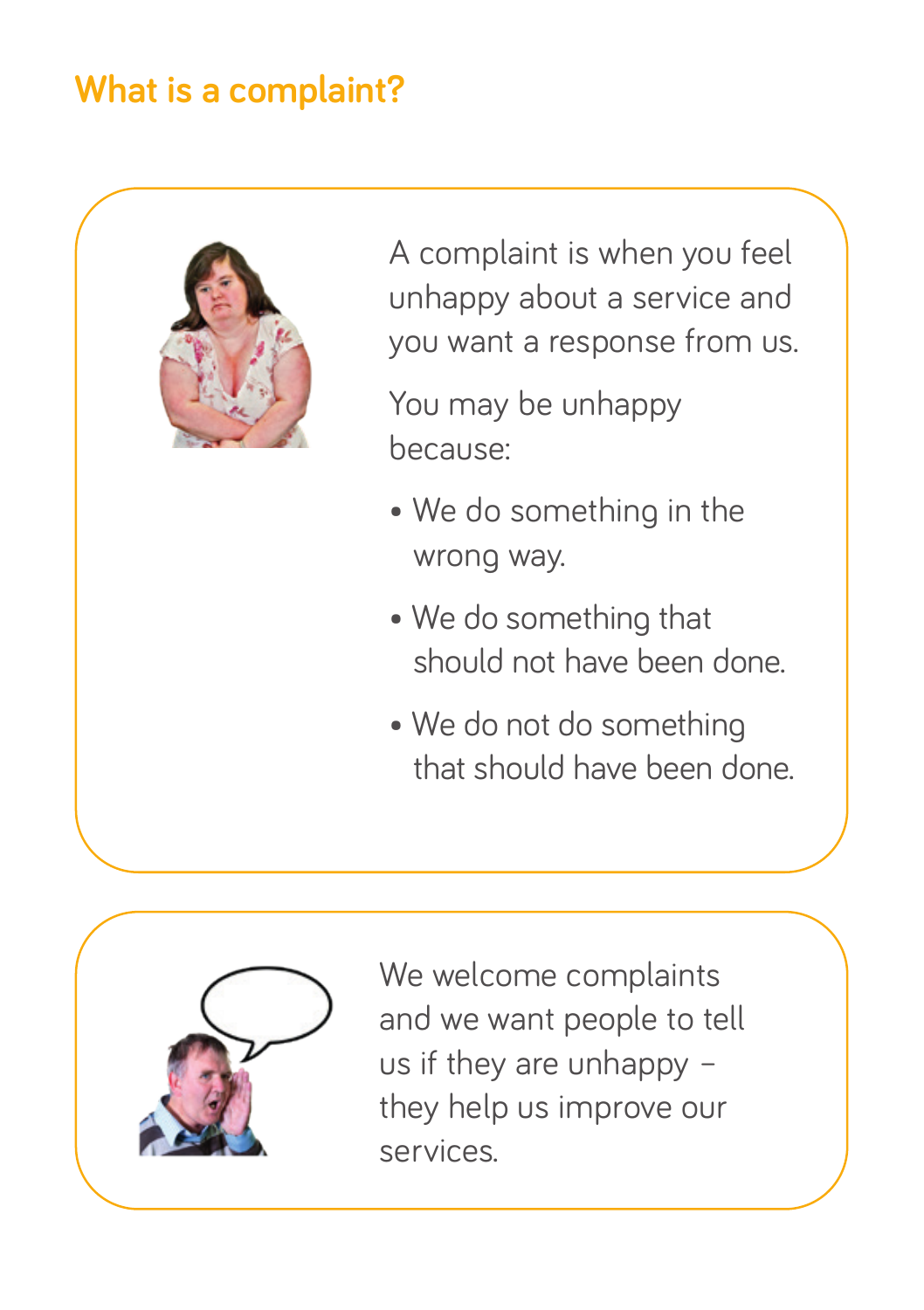# **Who can help you make a complaint?**



- A member of staff
- A family member or friend
- A carer
- An independent advocate– this is someone who acts on your behalf to support you in making decisions. You can get information about advocacy services from your local Health and Social Care Trust.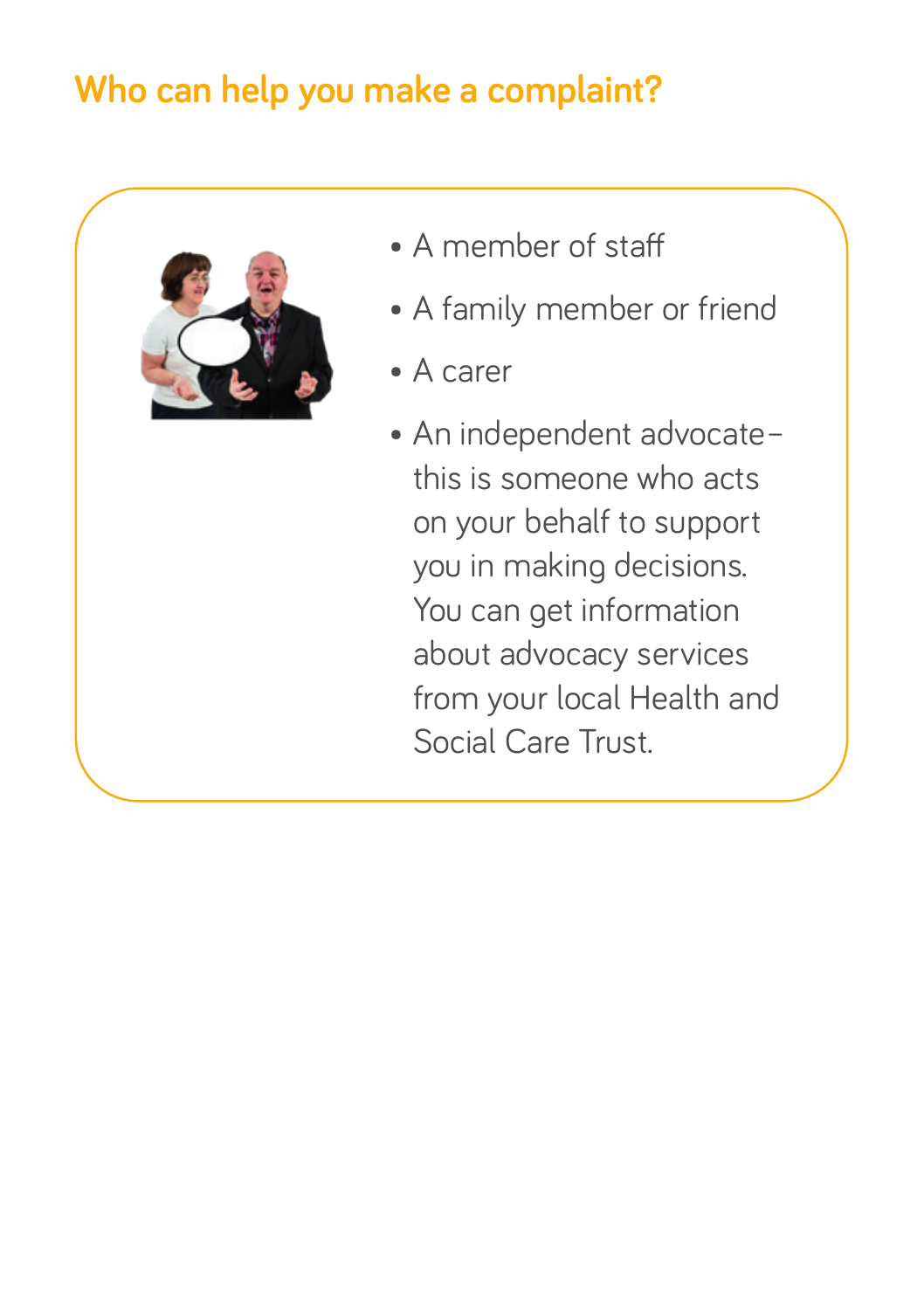#### **You can contact the organisation below for help and support to make a complaint.**



**Patient and Client Council**  Freepost Patient and Client Council 5th Floor 14-16 Great Victoria Street Belfast BT2 7BA



# Telephone: 0800 917 0222



Email: info.pcc@pcc-ni.net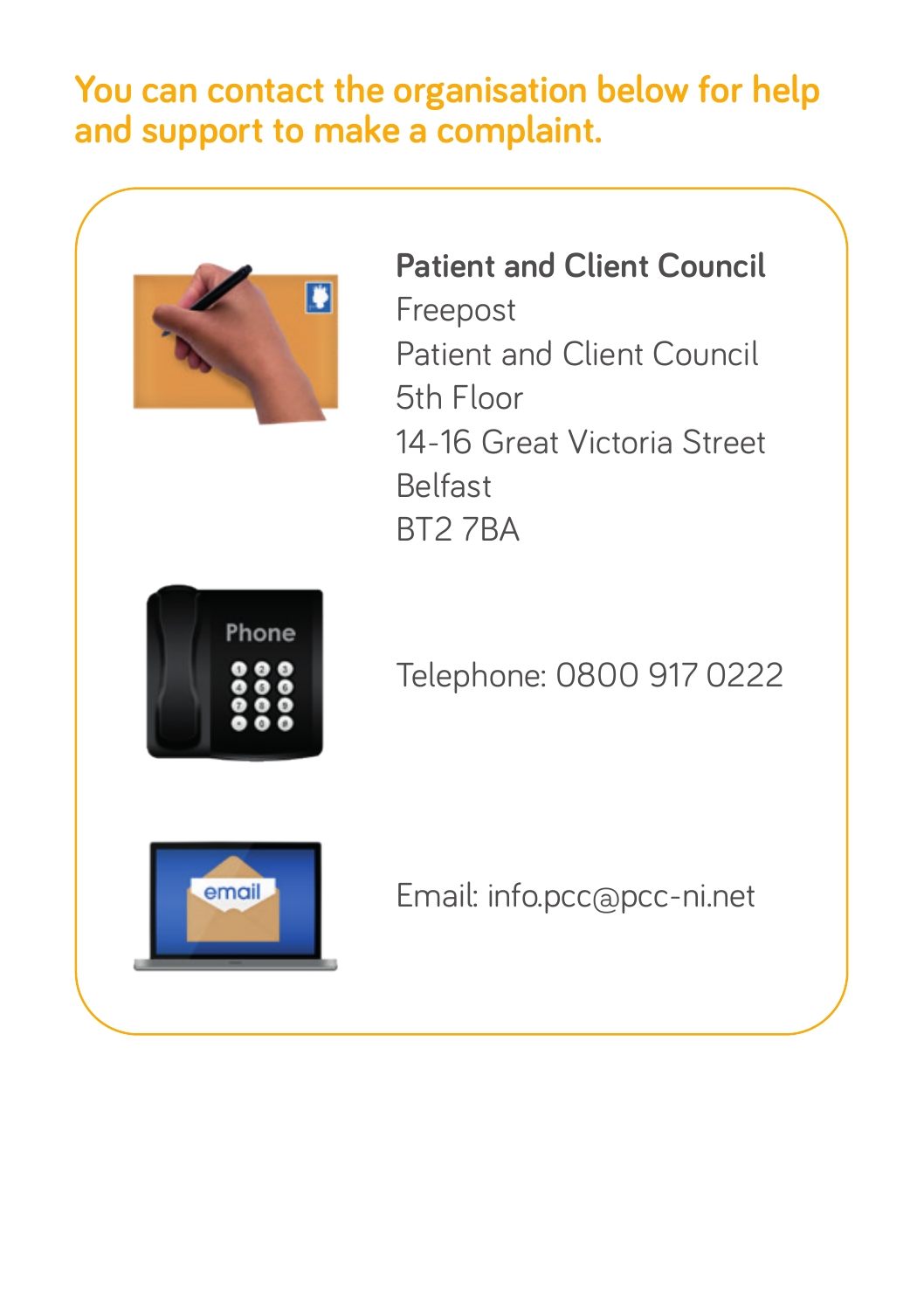# **What should you do if you are unhappy?**



Speak to a member of staff or a manager.



We can usually answer your questions and put things right quickly.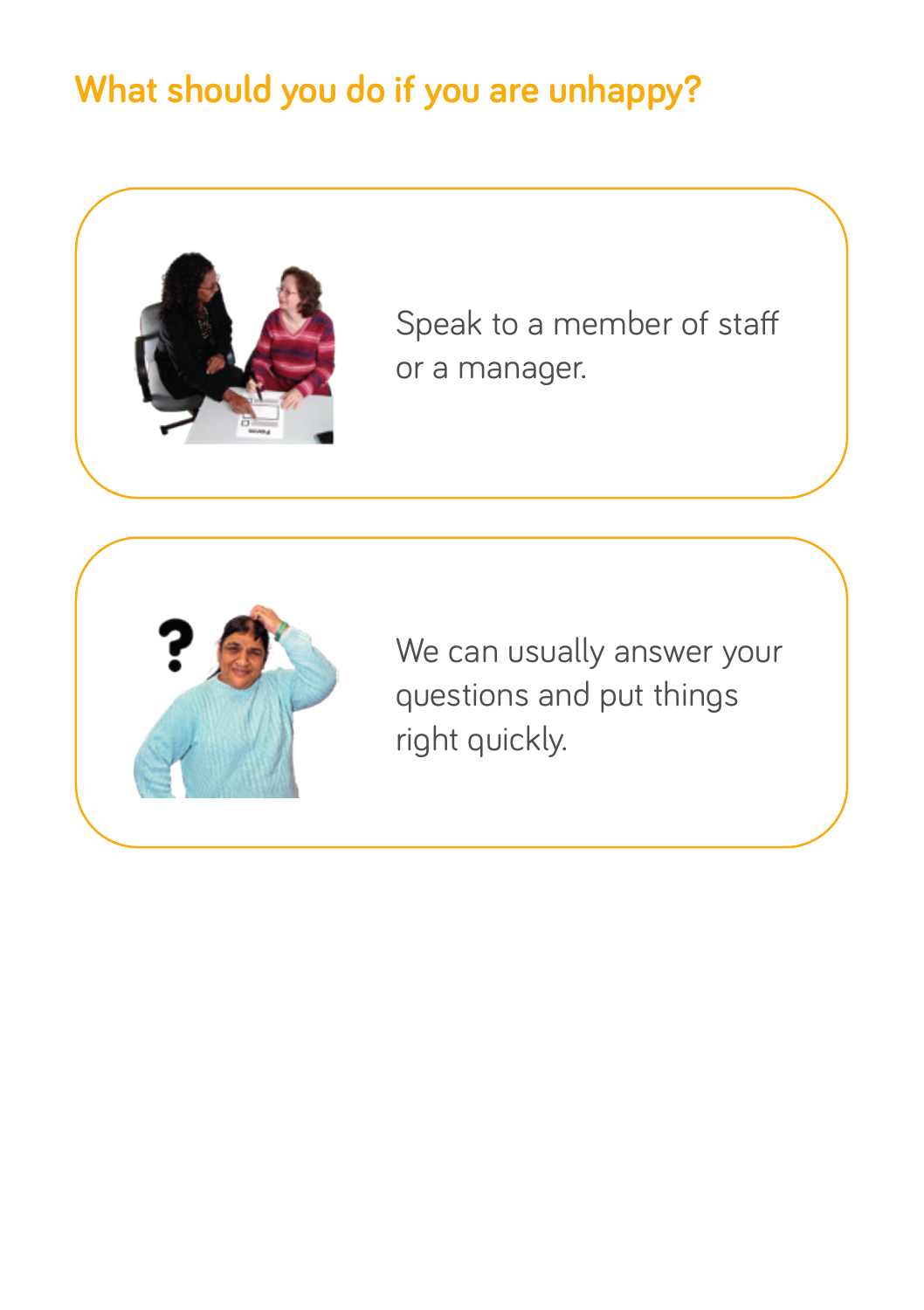# **If you are still unhappy, what can you do?**



You can talk to a member of staff or a manager.

A member of staff can support you to make your complaint.



You can also write to: The Executive Director 2b Park Drive Bangor BT20 4JZ



Telephone: 028 9147 5720



Or email: complaints@ positive-futures.net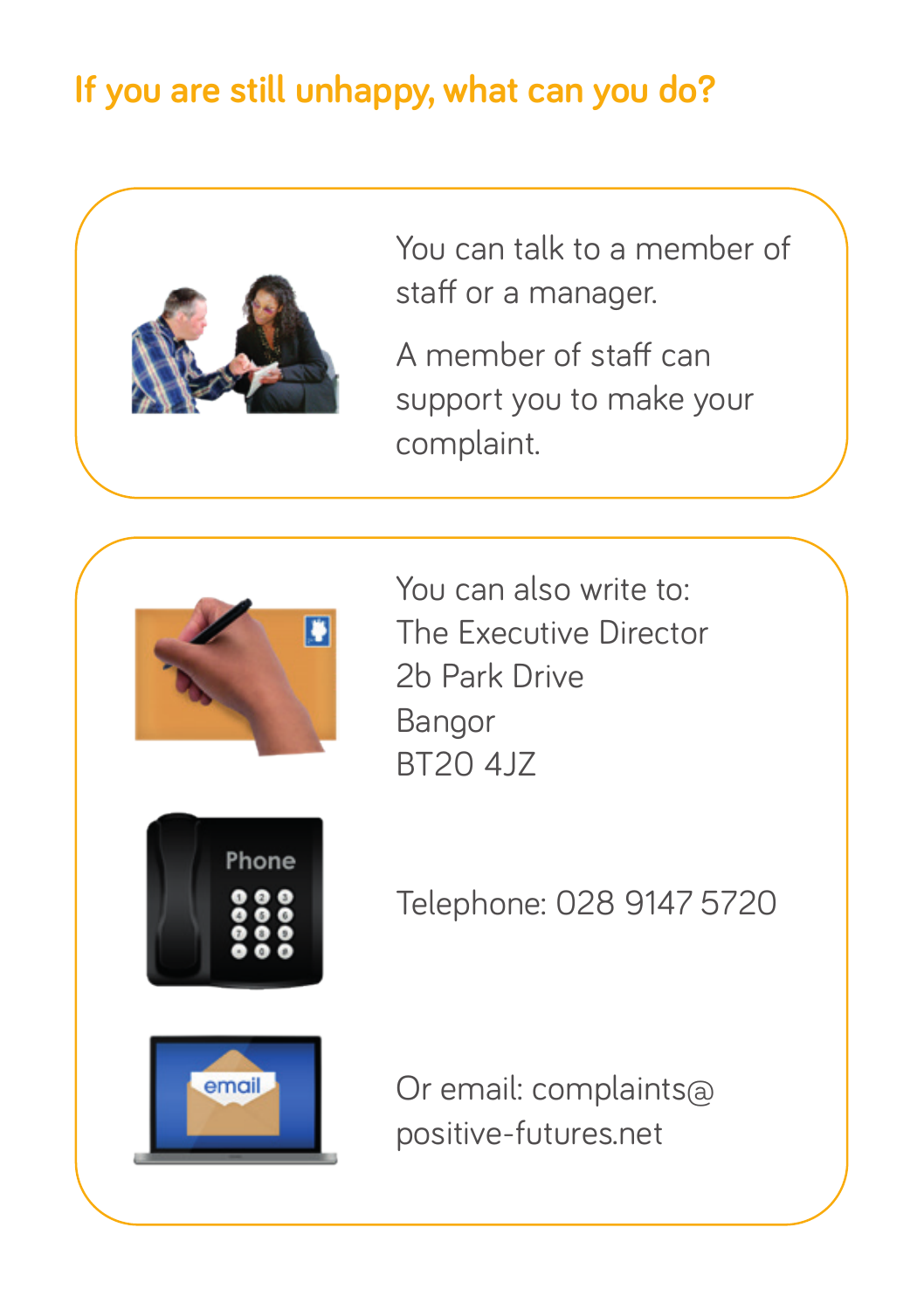### **What we will do**



#### **When you make a complaint we will:**

Let you know we have received your complaint.



Make sure we understand what the problem is.

| Monday    |
|-----------|
| Tuesday   |
| Wednesday |
| Thursday  |
| Friday    |
| Saturday  |
| Sunday    |

Deal with your complaint as quickly as we can.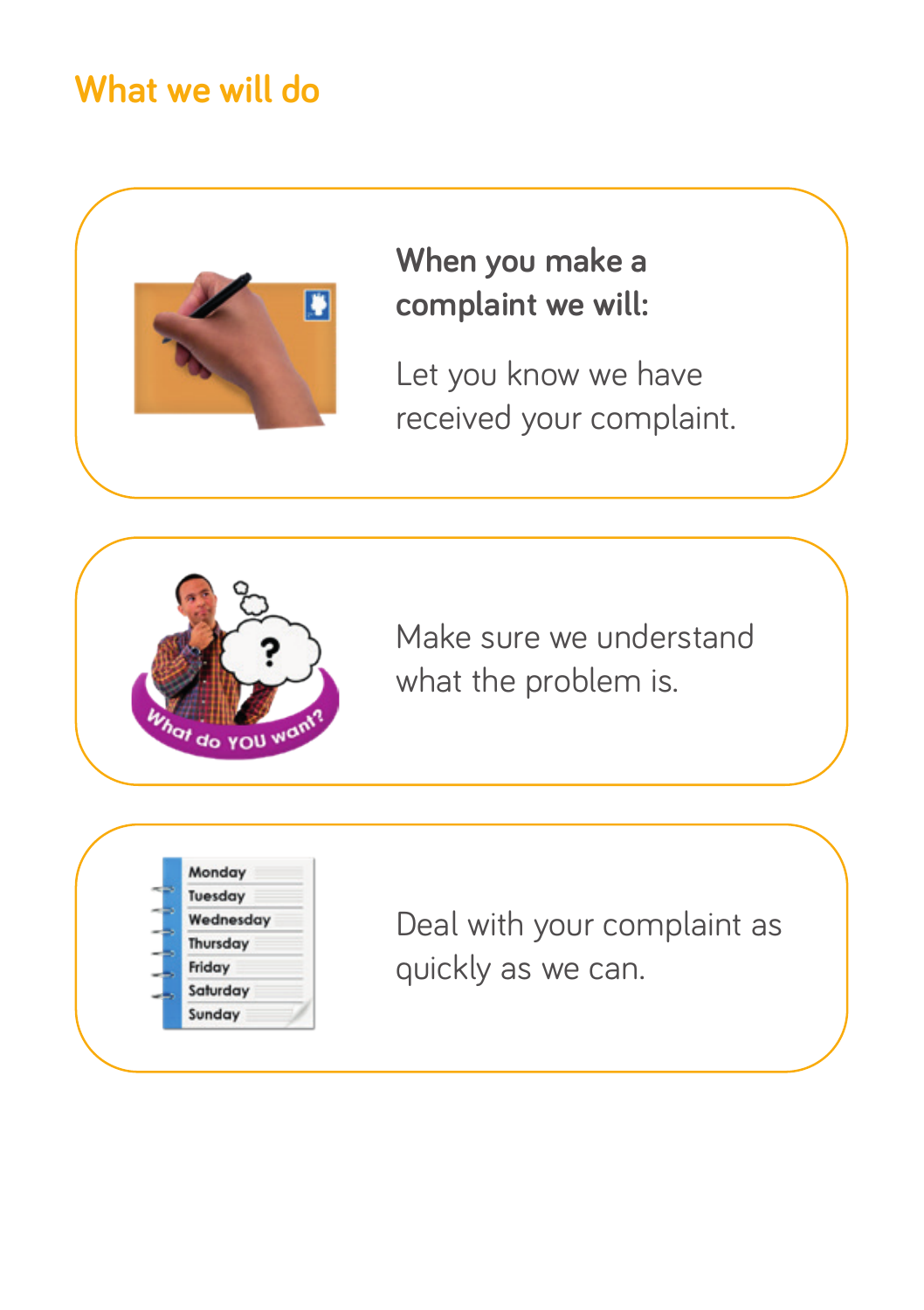

Let you know what we have found.



We will involve you, where possible, in decisions about how your complaint is handled.

We can support you to understand what is happening at each stage.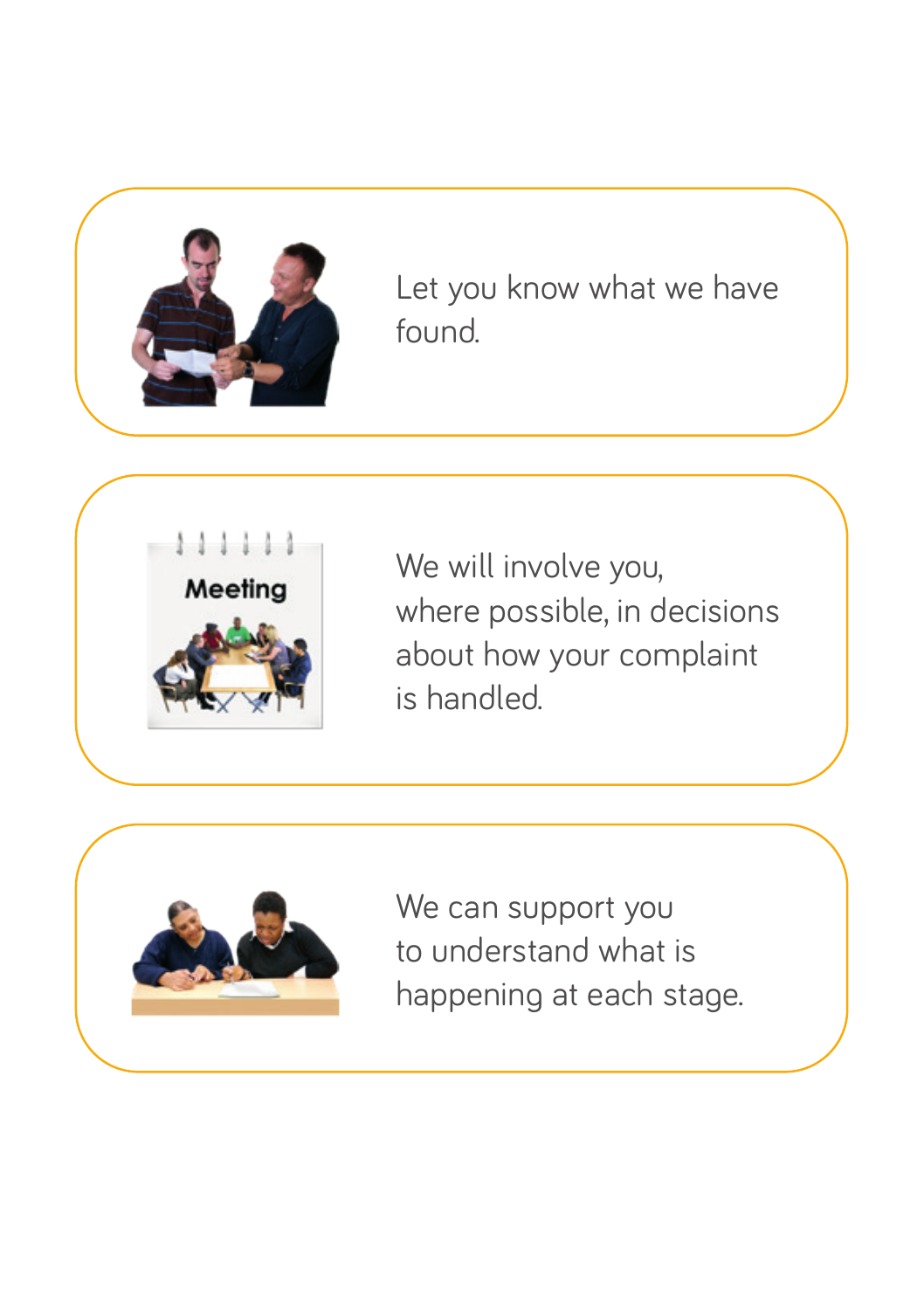## **Our promise to you**



You will be treated fairly and receive support throughout the complaint.



Making a complaint will not affect the support you receive.



When mistakes happen we will acknowledge them, apologise, explain what went wrong and put things right.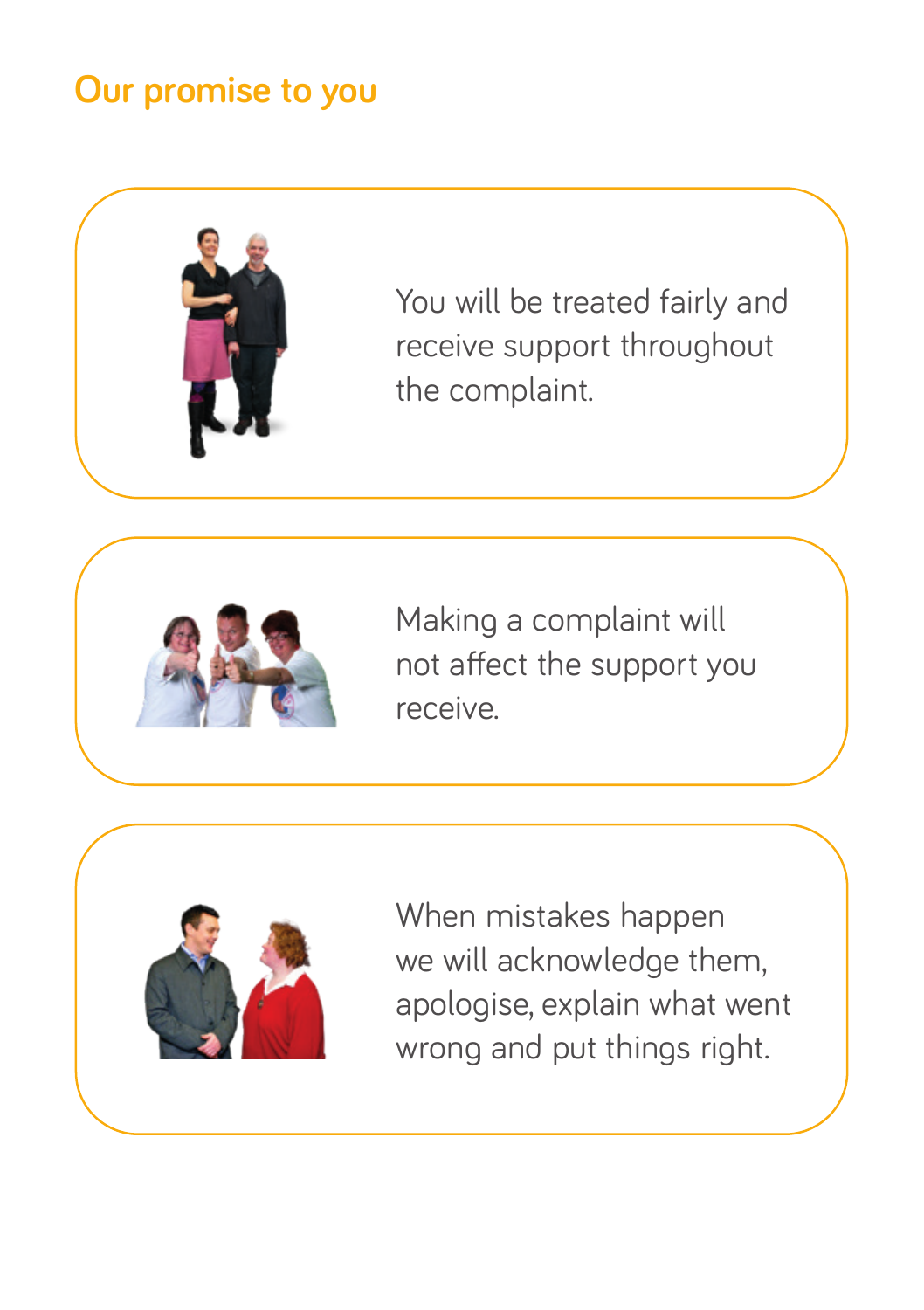

We will listen and learn from what you say if you complain about services.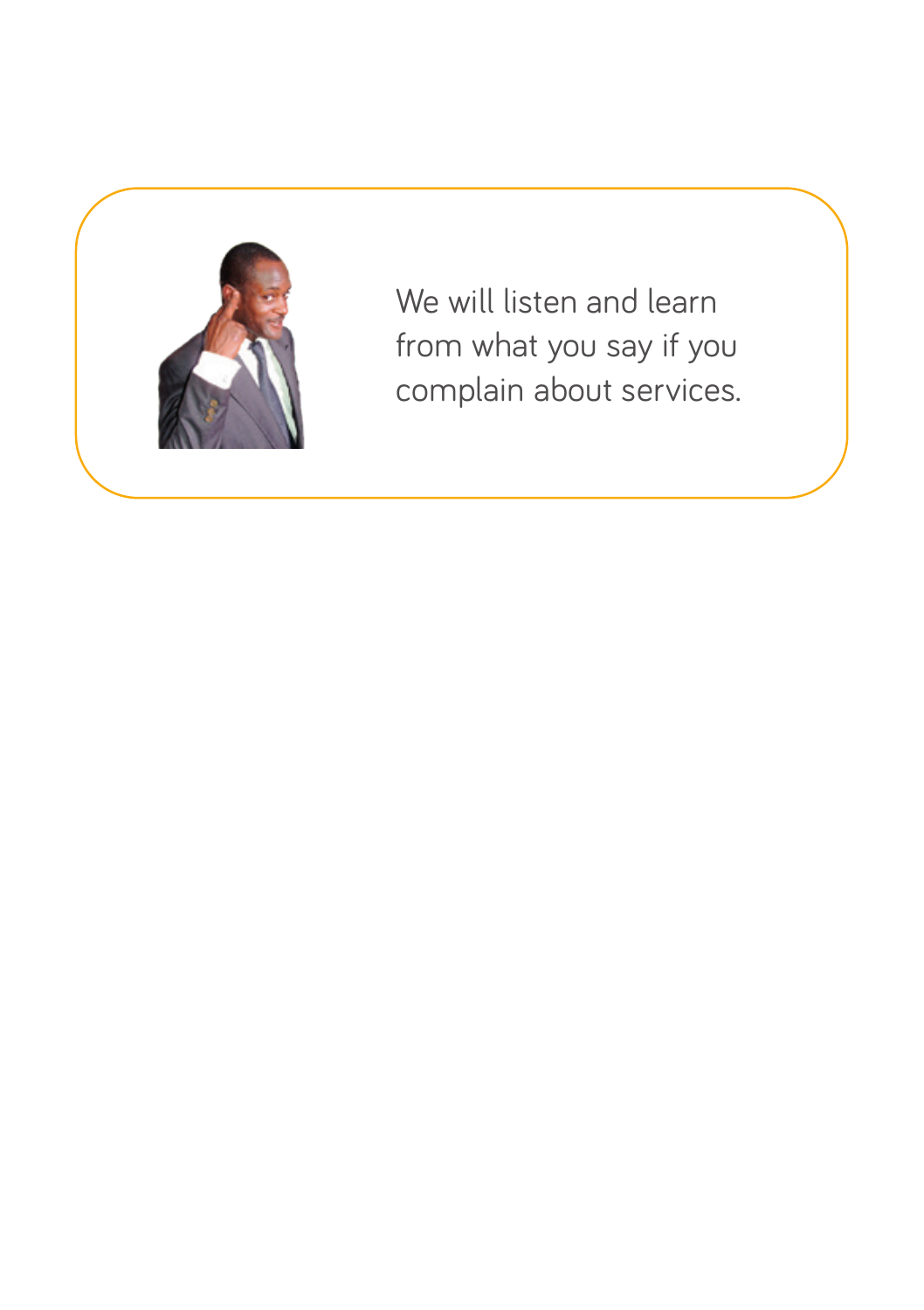# **If you are not happy with our response**



If you are not happy with our process, you can ask us to review how we handled your complaint.



You can also talk to your local Health and Social Care Trust who arranged for you to be supported by Positive Futures.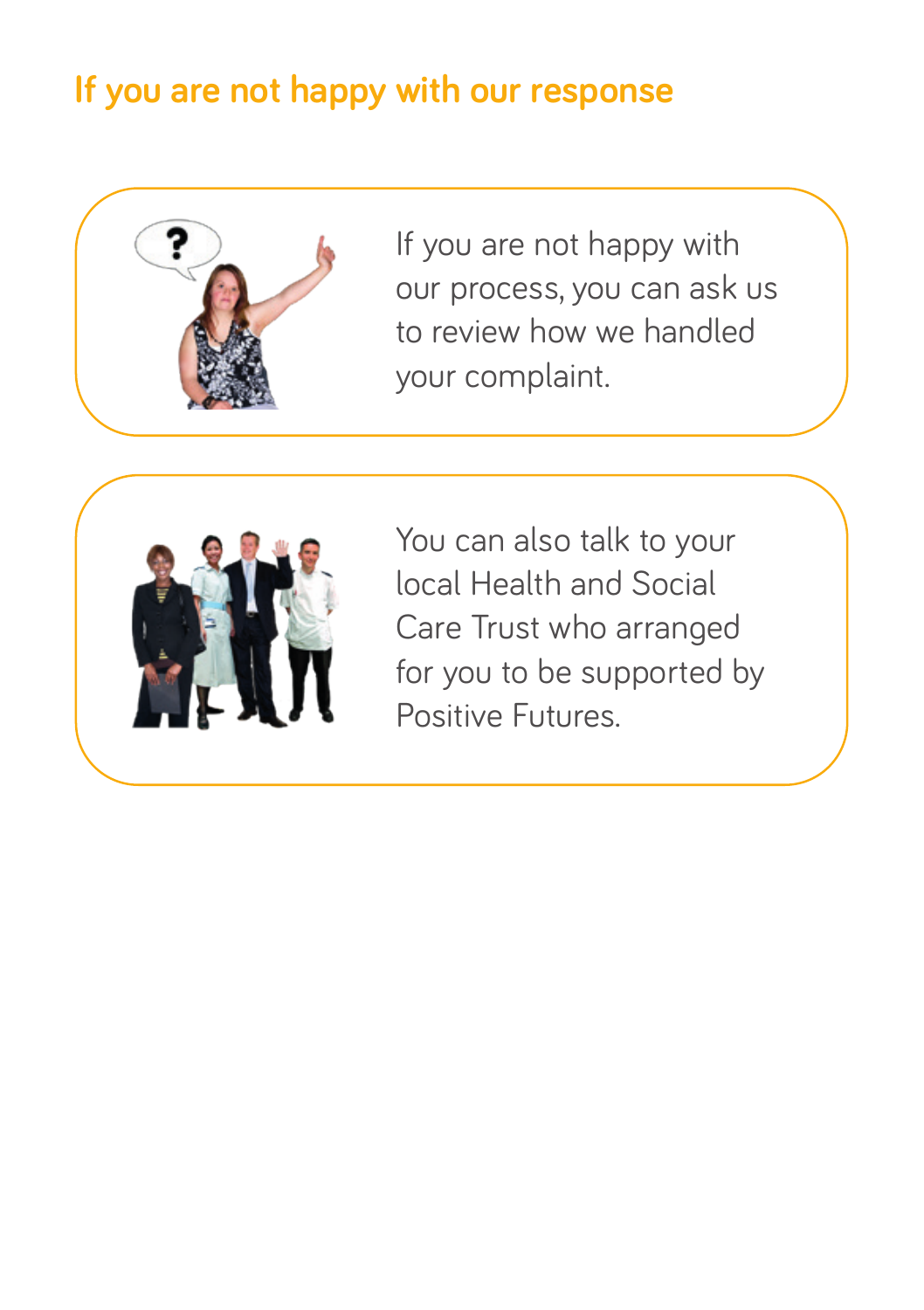You may also be able to speak to RQIA or the NI Housing Executive (Supporting People) if they are involved in the service you receive.

You can do this by writing to:

**Regulation and Quality Improvement Authority** 7th Floor Victoria House 15-27 Gloucester Street Belfast BT1 4LS



Telephone: 028 9536 1111



Email: info@rqia.org.uk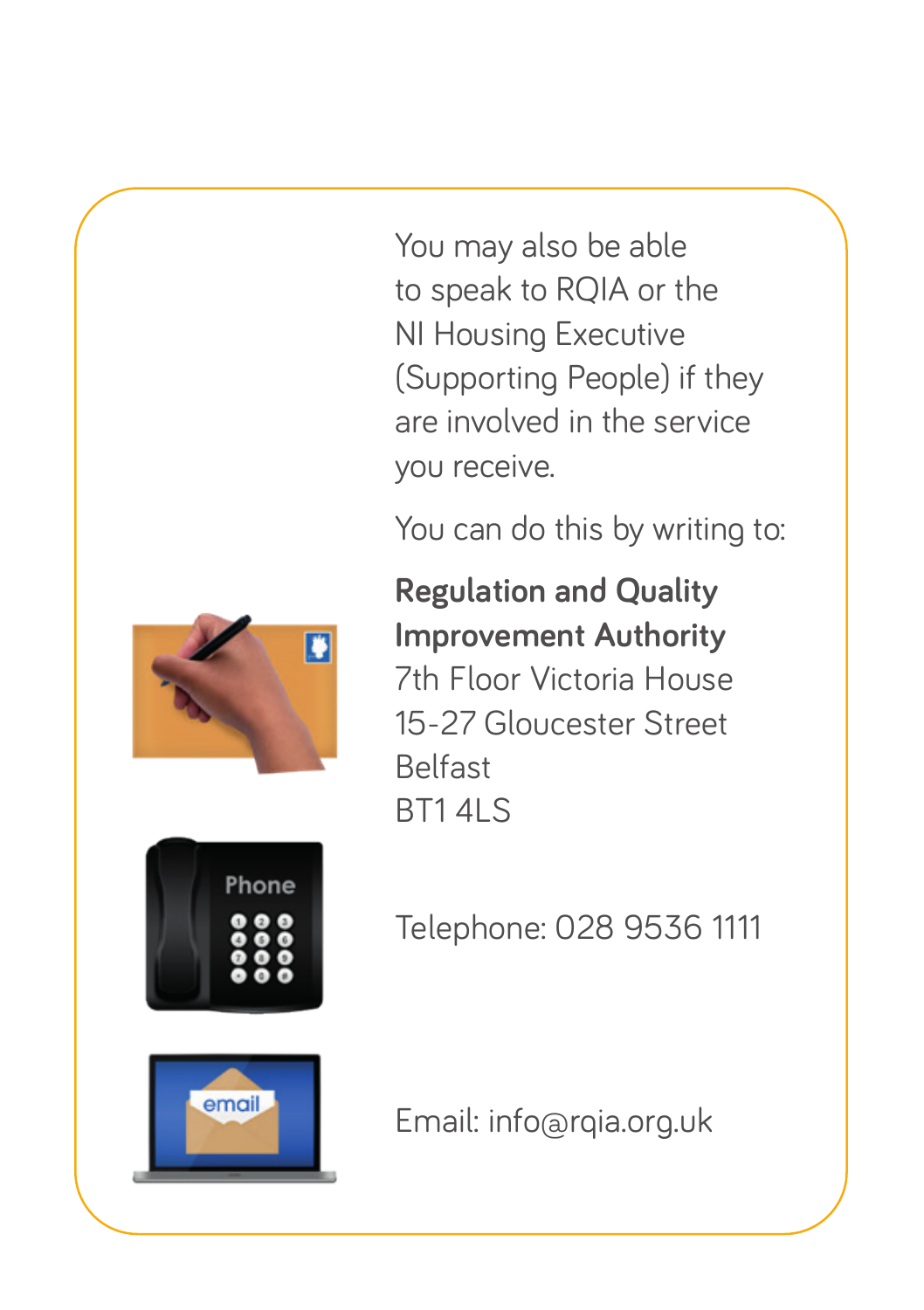

**Supporting People** 2 Adelaide Street Belfast BT2 8PB



Telephone: 0344 892 0900



Email: supportingpeople@ nihe.gov.uk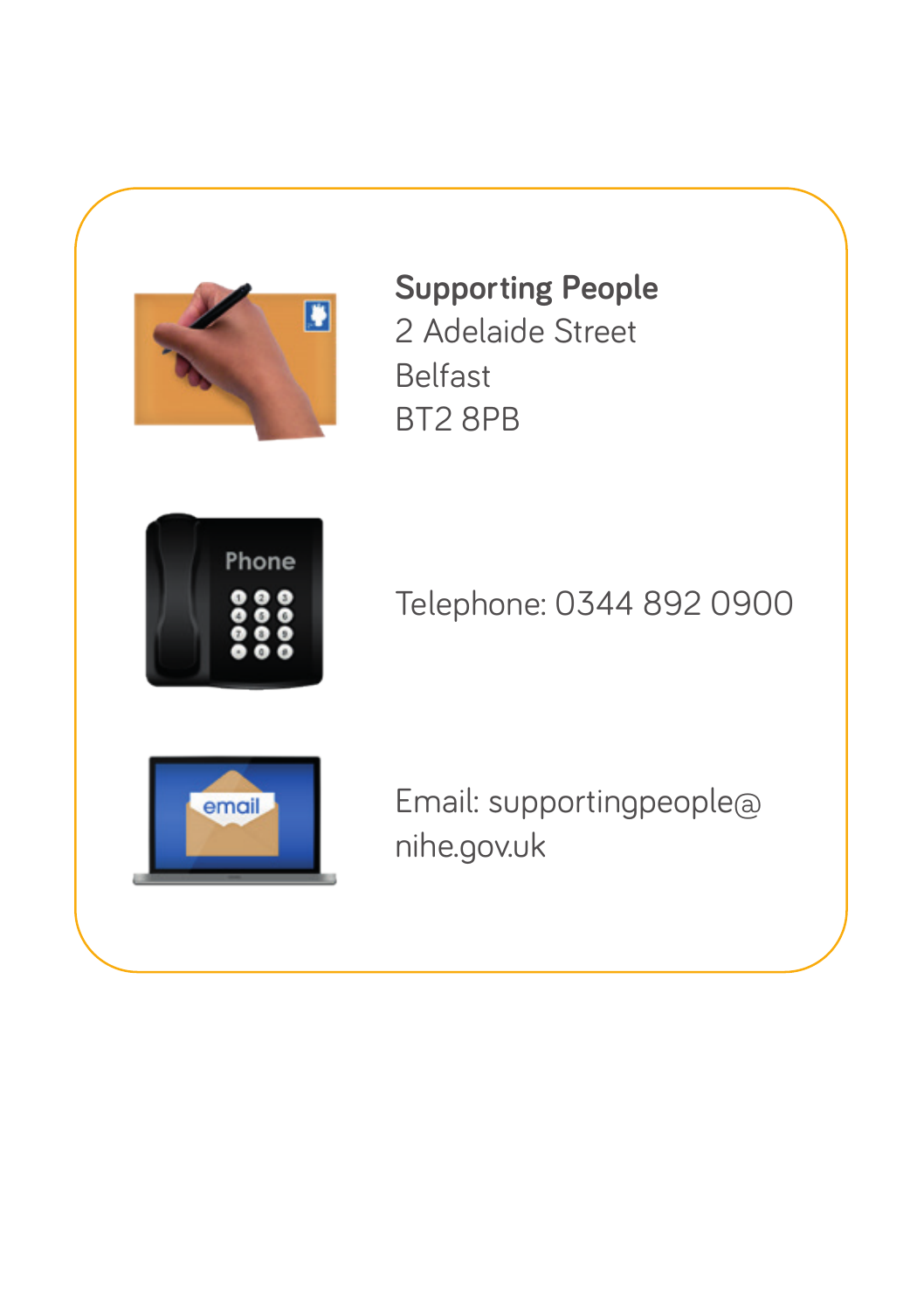

You can also contact the NI Ombudsman.

You can do this by writing to:

The Ombudsman Freepost NIPSO Progressive House 33 Wellington Place Belfast BT1 6HN



Telephone: 0800 34 34 24 (this is a Freephone number)



Email: nipso@nipso.org.uk